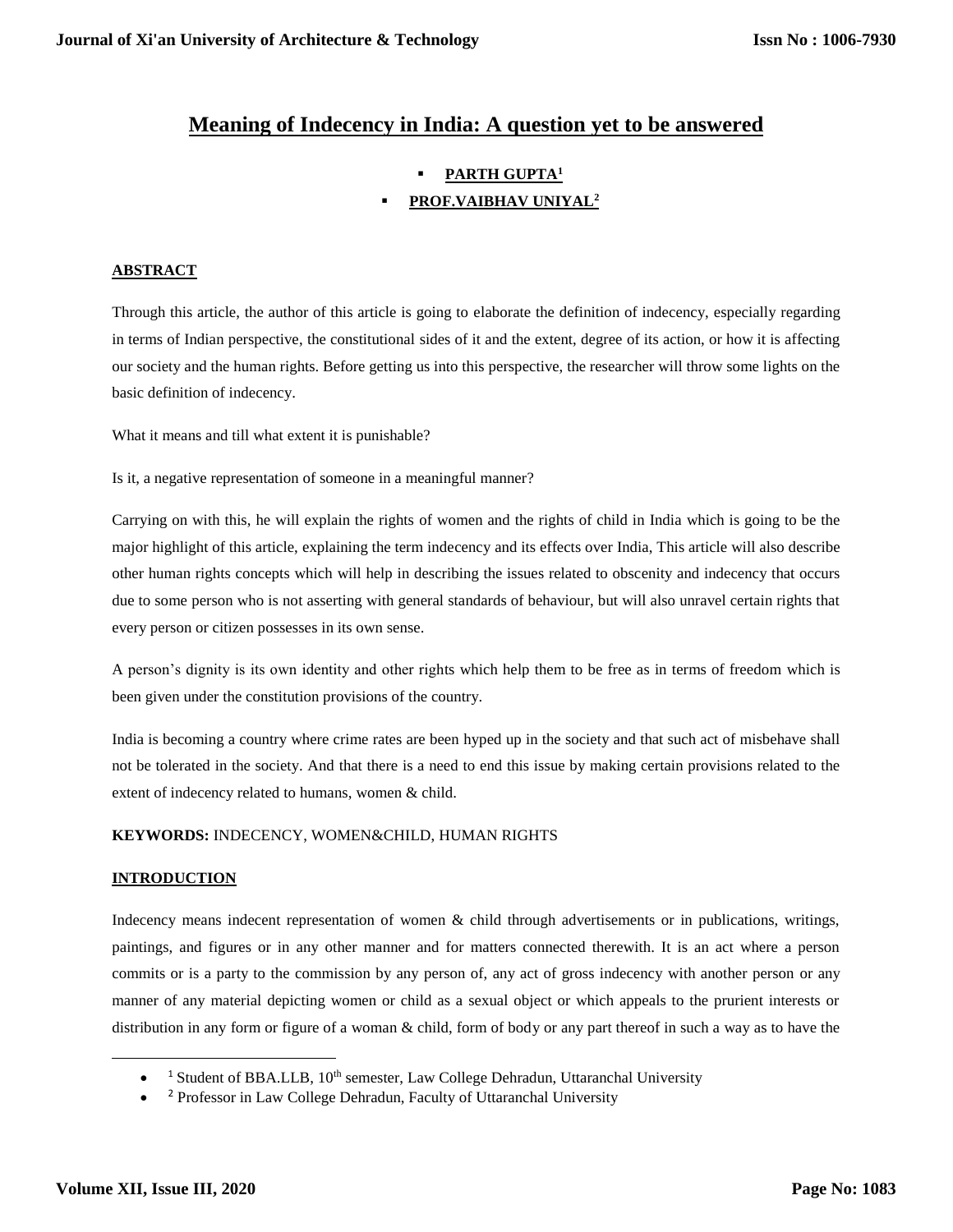effect of being indecent or denigrating women or which is likely to deprave, corrupt or injure the public morality or morals. There has been a massive growth of incidents related to indecency in India which is in a manner of showing something opposite of good behaviour.

As per the present situations which are totally related to women & child, most of them are the acts of obscenity and indecency;

Indecency word related particularly to India consists of many meaning as the crimes which are related to women  $\&$ child in India are been acted upon at a very frequent time span, like sexual offences, rape, acid attacks, trafficking, sexual harassment, molesting, child labour and many more, these offences in terms moulds the society in a very ruffle nature.

Indecency in India is seen in a form of negative behaviour which is acted up by the person, who is not in tendency to understand general standards of behaviour. The person of indecent behaviour can by means of transmission (audio or visual), orally, advertisement, and pictures may occur circumstances of obscenity and indecency but the indecency is so much of a sensitive issue that the degree of its action is been taken into view, when any proceeding or case is been taken into and the issues involved in such cases if relates to indecency then certain steps are been taken by the government authorities that provides certain better ways of protection, rights related to women & child :

Gender equality and protection under the constitution of India; Women & child has a exclusive position in every society and country. But, despite that they suffer in silence and in a class of society which make a disadvantage position because of countless barriers and setback. Women & Child in India needs a proper care and protection as the indecency acts occurs at a very frequent count. Protections like legal, social, political, and economic.

The escalation of women & child issues and rights are been reflected all over the world in form of various conventions passed by the U.N, which in terms helps the whole class to get International protection. The whole class is been tended by the ways of living and the society they populate in, where the minds of criminals build up as per the living, education, environment they get, which affects them as well as the acts of obscenity and indecency supervene very rapidly.

#### **Human Rights**

1. **Child**- child means every human being below the age of 18 years, which is universally accepted definition which is given by the United Nations Convention on the rights of child (UNCRC). 14 years of age is given under THE CHILD AND ADOLESCENT LABOUR (PROHIBITION AND REGULATION) ACT OF 1986, which prohibits employment of child in any employment including as a domestic help (except helping own family in non-hazardous section). Some of the other laws define child differently and are yet to be brought in conformity with UNCRC, with your assistance and support children below age of 18 will get a mass of protection;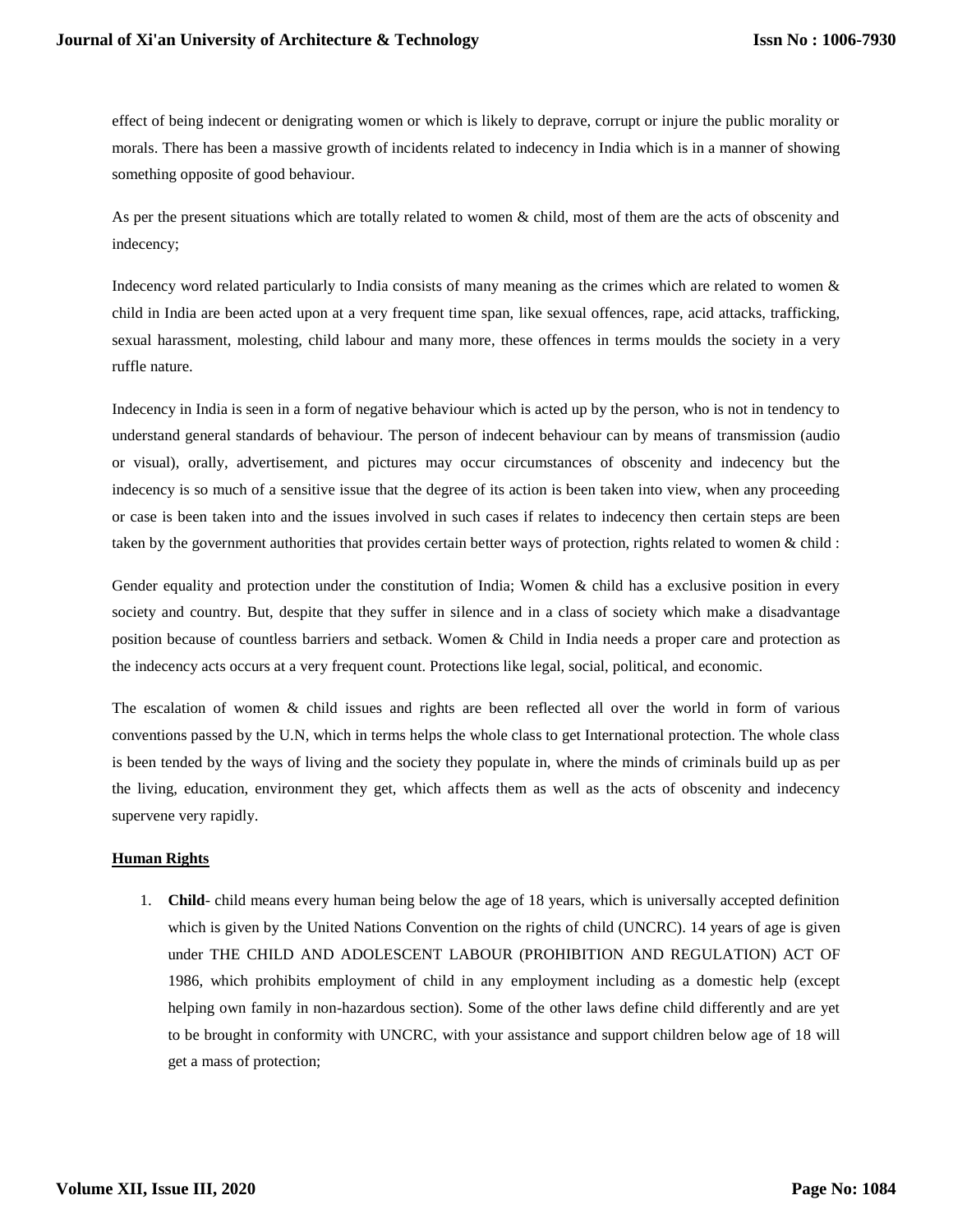Under the case of Ajay Goswami v Union of India it was submitted that relevant may not be of any obscenity in law but in fact it has tendencies to deprave and corrupt the minds of children who by some or other reason need special care and protection because of their physical and mental immaturity.

### **UNITED NATIONS CONVENTION (CHILD RIGHTS)**

Human rights belong to all human beings, irrespective of their age, including children. Because of their special status, children need extra protection and guidance from adults and society as they also have some special rights of their own (rights which are laid down in the UN Convention on the rights of child). Most protection rights come within the category of immediate rights and which demands immediate attention and intervention. The united nation draws attention on civil, political, social, economic and cultural rights:

- Survival includes right to life of a human being, to attain their highest standard of health
- Protection includes freedom from all forms of abuse, inhuman degrading treatment, neglect, exploitation.
- Development includes right to education, early childhood care and development, right to recreation and cultural activities
- Participation includes respect for the views of the child, freedom from thought, conscience and religion.
- **2. Women** there are many grounds for gender equality under the Indian constitution. The main pillars of Indian constitution, the Fundamental Rights, Fundamental duties, Directive Principles work together towards shaping policies and putting safeguards, protection for women empowerment in India. The India there has been curb demeaning representations of women in main streams like media, print publications which is likely to deprave, corrupt or injure the public morality or morals. Woman has the human right to be a woman class, she cannot be alienated from her rights (to lie with dignity and respect)

### **Indecent portrayal of women through media**

The media cannot be underestimated. It is the source that captures the mood and ideologies of the age. It lights up the pathways of conflict situations. The media today matters more than previous times. In recent years in India it has been observed that media has emerged in a big way as the major exploiter of women, targeting the weaker components of class. An overdose of nudity and vulgarity is being forced into the brain of common viewer through means of newspaper, television, films, magazines, hoardings.

### **THE INDECENT REPRESENTATION OF WOMEN (PROHIBITION) ACT, 1986**

The act punishes the indecent for the indecent representation of women, means portrayal in any manner, the figure of woman, form of body or any part in such a way as to have the effect of being indecent or denigrating women or is likely to corrupt or injure the public morality or morals. This act states that no person shall publish or published or cause to be published or take part in the publication or retrospective of any advertisement which contains any obscenity or indecent representation of women in any form.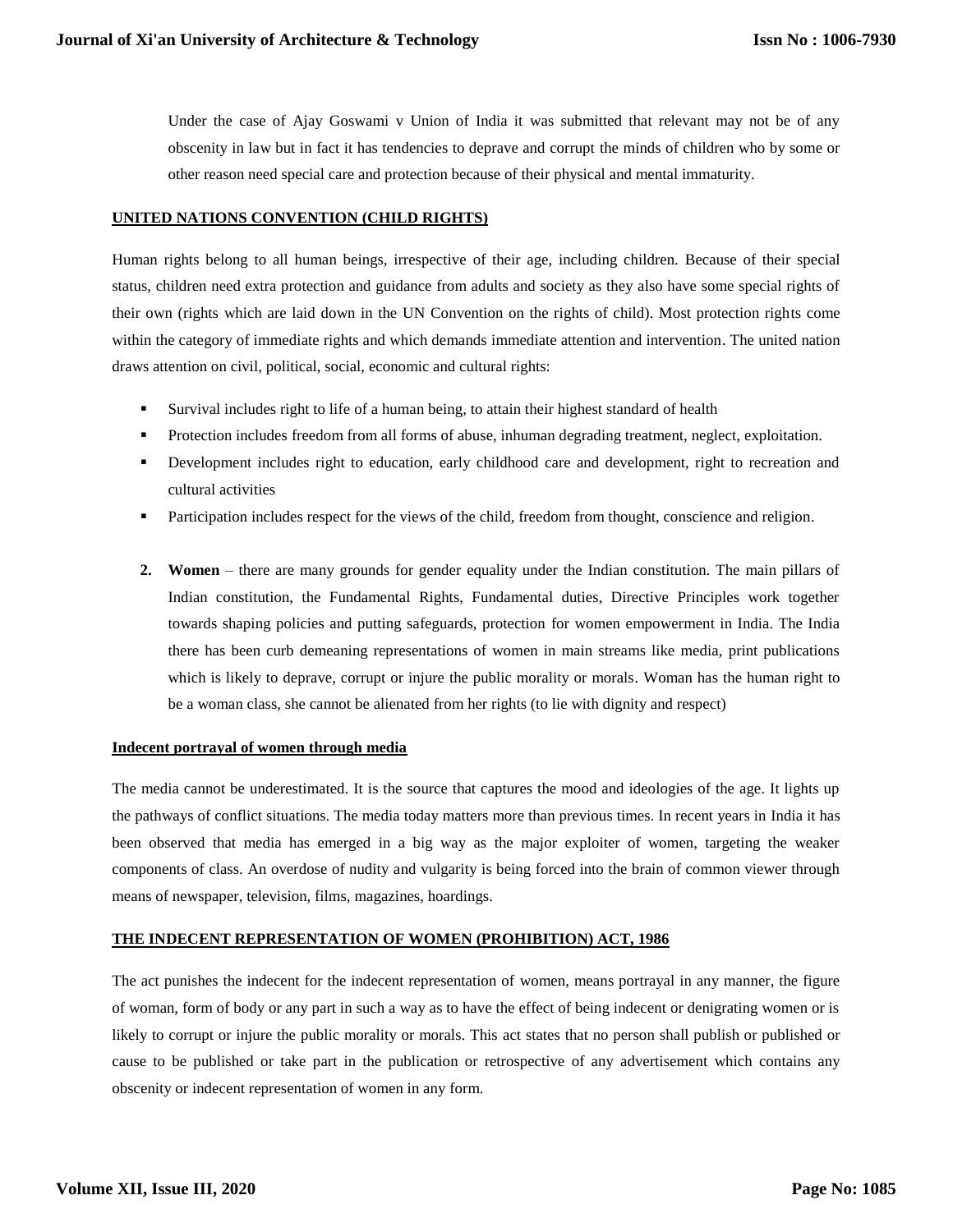#### **YOUNG PERSON HARMFUL PUBLICATIONS ACT OF 1965**

Any book, magazine, pamphlet, leaflet, newspaper or any other publication which consists of any mezzanine with the assistance of pictures or wholly in pictures, being a story portraying wholly or mainly are the terms of harmful publications under the act.

#### **THE INDIAN PENAL CODE 1960**

Under sec292: This section deals with the sale of obscene books, pamphlets, any other representation which shall be deemed to be "lascivious or appeals to be in the prurient interest". These can be in form of obscene material, advertisement. Indecent representation of women can be obscene in the country like India. Under Ranjit D.Udeshi vs. State of Maharashtra the test of obscenity was established, it was stated that in judging a work, stress should not be laid upon a word (here or there), or a passage (here or there), the obscene mater must be considered by itself only to find out whether it is gross or so gross and its obscenity so decided that are likely to deprave and corrupt those who are influenced.

### **FUNDAMENTAL RIGHTS**

- Article 14- states that the state shall not deny any person equality before the law or the equal protection of laws within the geographical location of India.
- Article 15- states that the state shall not discriminate against any citizen, nothing in this article shall prevent the state from making any special provisions for women & child.
- Article 21- states that no person shall be deprived of his life or personal liberty (except according to procedure given by law).
- Article 21 A- states that the state shall provide free and compulsory education to all children of the age of 6- years in such a manner as a state may by law, determine.
- Article 23- traffic in human beings, beggary and other forms of forced labour are prohibited and any contravention of this provision shall be an offence punishable in the eyes of law.
- Article 24- no child below the age of 14 years shall be employed in any work, factory, mine or engaged in any hazardous employment.
- The constitution  $86<sup>th</sup>$  amendment act was on  $13<sup>th</sup>$  December 2002, made free compulsory education a fundamental right for all children in the age group of 6-14 years.

### **DIRECTIVE PRINCIPLES**

 Article 39(e) and (f) provides that state shall direct its policy towards securing to ensure that there should be no abuse of the health and strength of men women and the tender age of children and that citizens are not forced by any economic necessity to enter in any situation unsuited to their age or strength.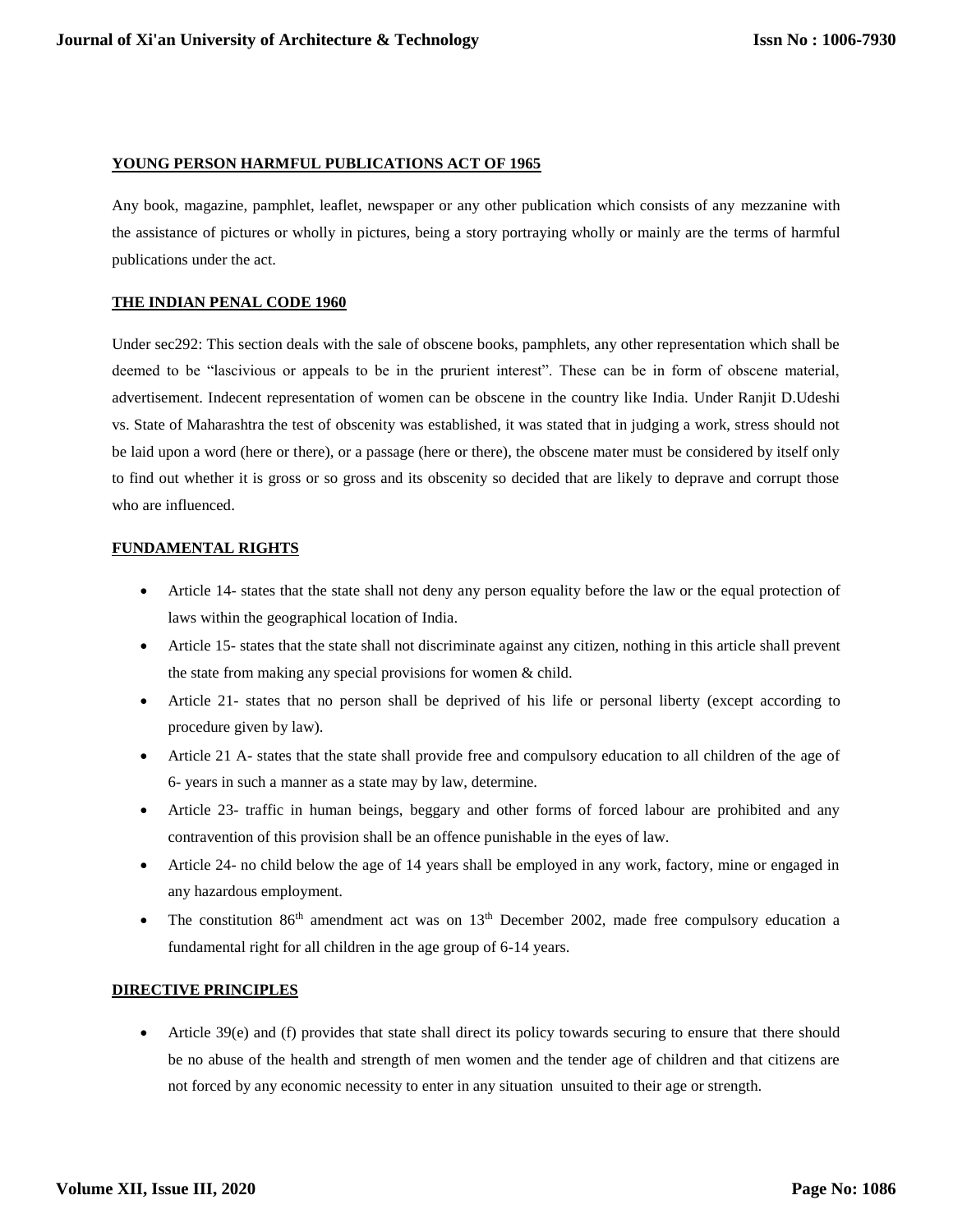- Article 45- states that the state shall aim to provide early childhood care and education (until the age of 6 years).
- Article 47- states that state shall concern the raising of the level of nutrition, standards of living, improvement of public health
- Article 243G read with Schedule 11- provide for the child care by seeking to entrust programmes of Women & Child development to panchayat, education, family welfare, health and sanitation and other items with a bearing on the welfare of children.

**Note:** Indecency shall always be judged on the facts which are nearly related to the gross indecent act, means the tendency of its, shall be judged on the degree of damaged caused by the indecent act. It is not always possible that, act of indecency cause any much damage to the person in a way that, such act is always punishable but in terms of gross indecency (heavy damage) the scenarios of the act must change, there must be some heavy punishment on such act of indecency. Women & Child are as same as other classes, same as other human beings, but because of some tended situations they become the common target for the act of indecency. Someone's whose mind is corrupted by the unordinary situations of living and behaviour, becomes the main target to be induced and be part of any indecent act. Day by day indecent acts occur in our society and we must take a stand to put down this act of representation, as these acts happen at much times at a lower level and the person responsible for such acts is never been known by anyone. The act of indecency totally must be knocked off from our society and everywhere in the country as it is corrupting the minds of our youth and other generations.

#### **CONCLUSION**

There are many other incidences of indecency aside from the ones that are mentioned in the article. There are no such straight formulas or restriction regarding what constitutes an incidence of indecency, as it is some kind of human error that is intentional or done with indecent view. The author used the above instances keeping in mind that there were no specific definition related to indecency in India. The instances, in the opinion of the researcher of this article, requires some mandatory amendments and corrections in order to the benefit of the society and the statute itself as the acts of indecency is destroying the morality of the society and is harming the other classes of human beings. Provisions and other instances present in the act are required to be enhanced and modified in order to provide relief to the women & child on default of other person making an act of indecency. This can be the start in order to remove the problem of indecency.

Also the author, despite there were many other provisions related to indecent representation, didn't use them as he wanted to convey it in a form of an example from the word indecency. Being the part of the instances, the above mentioned definition had at a time certain lacunas which were required to be changed time by time as the acts of indecency are growing up.